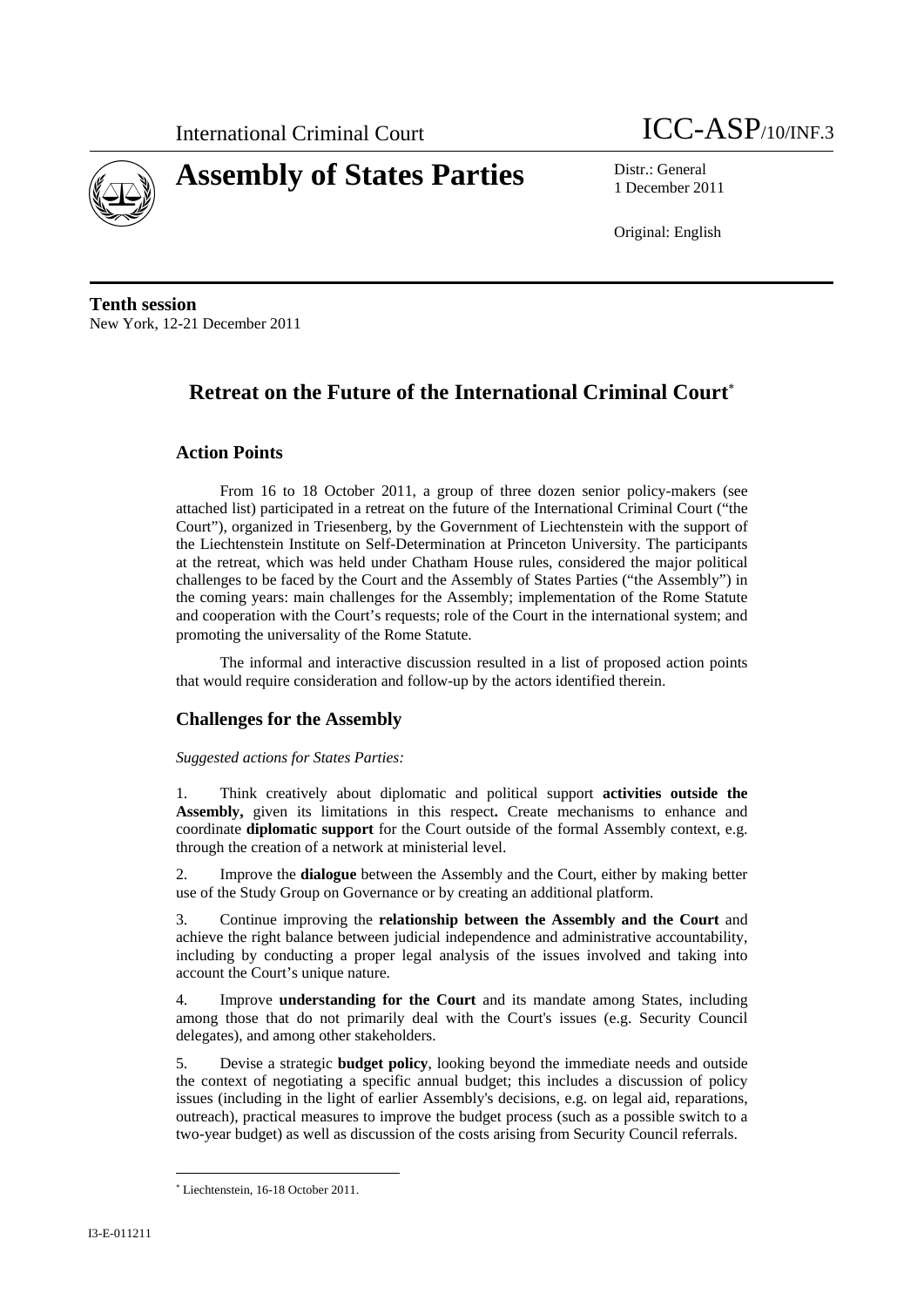6. Strengthen the support given to the President of the Assembly by the Bureau, by ensuring an active engagement from the Bureau members; consider electing the entire Bureau at such a moment that it presides over each Assembly session it prepares.

7. Analyze the lessons learned from the **Search Committee** process for the next Prosecutor and apply them in the future.

8. Consider new ways of encouraging the nomination of the best possible candidates for the **election of judges**, including by learning the lessons from the CICC Independent Panel for Nominations. Review Rome Statute criteria such as list A/B and the "qualifications required … for appointment to the highest judicial offices".

9. Explore **incentives for domestic judges** to consider an international career, including by offering "training" courses preparing for work in an international judicial body.

10. Make better use of the **omnibus resolution** as a tool for political support for the Court, including by streamlining and restructuring the text.

11. Consider reviewing the cumbersome rules for the **recruitment** of staff and for secondment of gratis personnel with a view to promoting the hiring of the best professionals.

12. Reconsider the number, length and **timing of the sessions of the Assembly,** as well as their content (e.g. thematic discussions, inviting high-level representatives or relevant United Nations officials, etc.).

13. Consider procedures to allow for **inter-sessional decision making** of the Assembly in exceptional and urgent situations, given the limited number of the Assembly's sessions per year.

#### *Suggested actions for the Court and States Parties:*

14. Continue and deepen the dialogue on ensuring **efficient proceedings** while protecting essential procedural balances (currently held in the context of the Study Group on Governance). This should lead to improvements through practical measures on implementation, but could also lead to changes to the Rules of Procedure and Evidence or, likely at a later stage, even the Rome Statute. Proposals for such changes should be elaborated with input from the Court itself, (possibly in collaboration with contracted experts), while not necessarily as a result of a consensus within the Court itself.

15. Work to promote better relations with the **African Union**, including by continuing to pursue the establishment of a Liaison Office in Addis Ababa.

16. Improve the **exchange of information between New York and The Hague**, by both Court officials and among delegates; provide training for delegates.

17. Consider creating new **training** opportunities for potential new judges and Court officials as well as government officials and staff of relevant organizations dealing with the Court's matters (e.g. by encouraging renowned universities and research institutions to establish an academy" for continuing education in international criminal justice).

#### *Suggested actions for the Court:*

18. Ensure that the provisions of the Rome Statute, the **Rules of Procedure and Evidence** and other applicable laws are applied consistently by different Chambers and other organs of the Court.

19. Conduct a **lessons-learned** exercise once the first trial has reached completion.

20. Take steps to improve States Parties' confidence that the Court is diligently handling **decisions with cost implications** and work to enhance transparency in this respect**.**

21. Encourage continuing **professional development** for all officials, including senior and elected officials, e.g. through organized "legal studies" or similar peer-based mechanisms, possibly in coordination with the suggested "academy" (para. 17).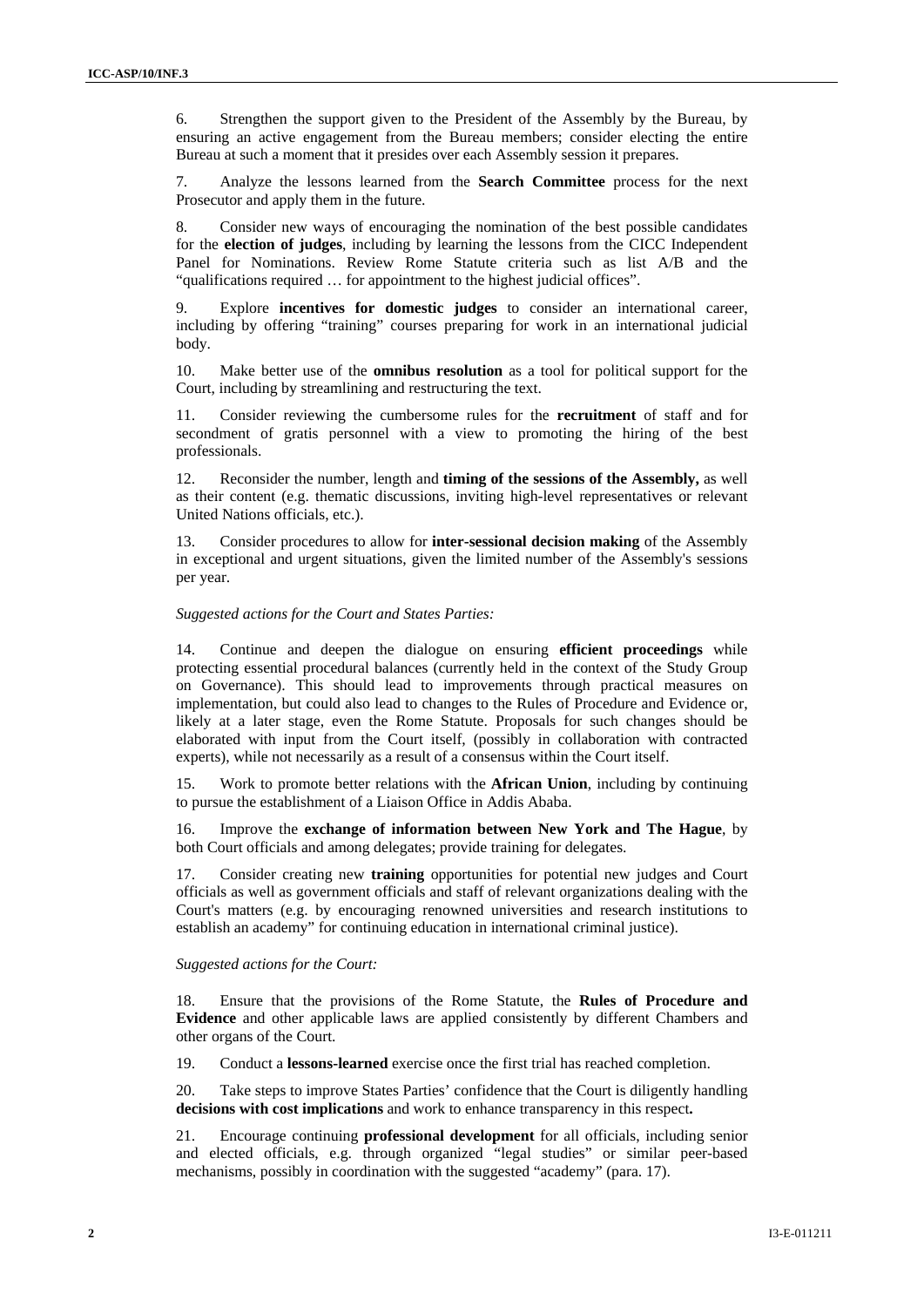### **Implementation and Cooperation**

*Suggested actions for States Parties:* 

22. Establish a peer review mechanism to **assess implementing legislation and the general level of cooperation** as reported by States Parties themselves (c.f. OPCW, UNCAC review processes), bearing in mind the need to respect the judicial prerogatives of the Court in the areas of cooperation and non-cooperation.

23. Elaborate **guidelines on limiting contacts** with persons indicted by the Court with a view to delegitimizing such persons (see e.g. similar guidelines by the Office of the Prosecutor and the United Nations Secretariat) and contribute to the marginalization of fugitives in bilateral and multilateral contacts.

24. Make "Implementation and Cooperation" a standing **agenda item** of the Assembly that is regularly discussed.

25. Consider establishing a **Working Group** on Implementation and Cooperation, focused on sharing experiences.

26. Formally adopt the **procedures on non-cooperation** agreed by the Bureau;

27. Improve and streamline **political and diplomatic support** for the Court, including by prioritizing international criminal justice topics within Foreign Ministries and Ministries of Justice (where appropriate, the Court's issues should be among the top three speaking points at minister's meetings). Respond more forcefully and systematically when situations arise that undermine the Court, such as visits of indicted persons to States Parties, or inappropriate contacts by United Nations officials.

28. Systematically **use all relevant fora to support the Court**, in particular in the context of relevant thematic work of the United Nations Security Council or the General Assembly or in the context of regional organizations; consider tracking such interventions to encourage them even further.

29. Promote the adoption of **implementing legislation** on cooperation with the Court, thereby giving domestic judicial authorities a greater role in cooperation and thus ultimately de-politicizing the execution of arrest warrants;

30. Consider concluding voluntary **cooperation agreements** with the Court, including on relocation of witnesses and provisional release.

31. Improve relations with the **African Union**, in particular at the political level, capitalizing on recent events, and strengthening the voice of the Court's supporters in Africa.

32. Consider convening the Court-specific **expert meetings in their regional organizations**, following the example of COJUR ICC in the European Union.

33. Use the United Nations General Assembly's **2012 High-level Meeting on the Rule of Law** to promote the Court, bearing in mind the tenth anniversary of the entry into force of the Rome Statute.

*Suggested actions for the Court:* 

34. Ensure that **cooperation requests** are formulated in such a way that they take into account national procedures, requirements and capabilities.

### **The Court in the international system**

*Suggested actions for States Parties:* 

35. Engage in a discussion on the **relationship between the Court and the United Nations Security Council**, with a special focus on referrals of the Council to the Court. To this effect, a checklist of factors to be taken into account in relevant decision-making processes could be useful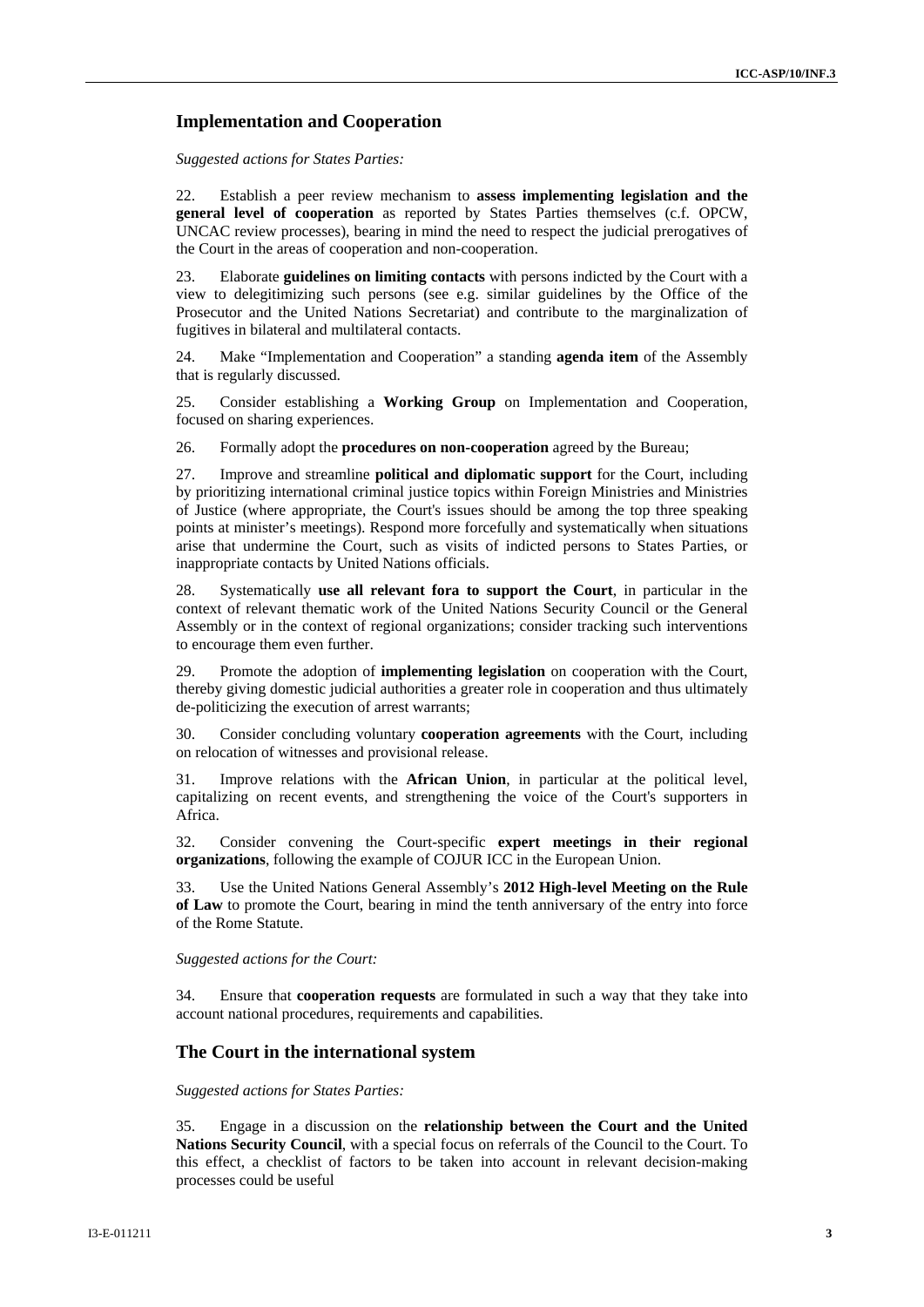36. Encourage **empirical research** on the effects of the Court's investigations, in particular its deterrent effect.

37. **Mainstream Court-related matters** across all relevant branches of their national administration, thereby assisting the mainstreaming of the Court-related matters at the international level.

38. Redouble efforts on promoting capacity-building of domestic judiciaries with a view to strengthening the principle of **complementarity**, including in the context of the Assembly (e.g. by holding a thematic debate on complementarity instead of the general debate; "complementarity" as standing agenda item); capitalize on recent World Development Report, which links transitional justice to security and development.

39. More strongly involve and sensitize the **development community**, within and outside the United Nations system (e.g. World Bank, UNDP, OECD, etc.).

40. Continue the discussions on the compatibility of **peace and justice**, beginning in more informal frameworks.

*Suggested actions for the Court:* 

41. Improve the provision of **information about the Court** for outside actors, including by making its website more informative and user-friendly and by providing more targeted information (e.g. Court's fact sheets for conflict mediators, fact finding commissions, etc.).

*Suggested actions for the Security Council:* 

42. Consider the adoption of general **criteria for referrals and deferrals** in order to enhance the perception of consistent and predictable decision-making.

43. **Follow up on referral decision**s through appropriate action to promote cooperation with the Court and enforcement of arrest warrants.

#### **Universality**

*Suggested actions for the Court, States Parties and civil society:* 

44. Devise a **comprehensive strategy** for pursuing universality, with a stronger role for the Assembly, clear priorities, and a dynamic and contextual approach that allows to react to current political developments; highlighting in particular the benefits of membership (such as prevention, protection of territory, solidarity with victims).

45. Clarify the respective **role of different actors** such as Court officials, the President of the Assembly, regional organizations, Parliamentarians for Global Action and the NGO Coalition for the ICC and increase coordination between them, including through a central clearing house for exchange of information led jointly by the Presidencies of the Assembly and the Court.

46. Create a joint **database on universality**, containing up-to-date information on the status of discussions within each country.

47. Consistently raise the ratification of the Rome Statute (and its amendments) in relevant **bilateral contacts**.

48. Analyze **obstacles for ratification** and how to overcome them, in particular with the support of domestic stakeholders, bearing in mind the need to distinguish lack of political will from lack of technical capacity.

49. Produce **publications** in the language of target countries (in particular Arabic, Spanish, Russian, Portuguese).

50. Continue the **dialogue with all non-States Parties**, including and in particular those that have expressed strong reservations against the Rome Statute system.

51. Consider to appoint "Goodwill Ambassadors" or **Special Envoys** for the purpose of promoting universality.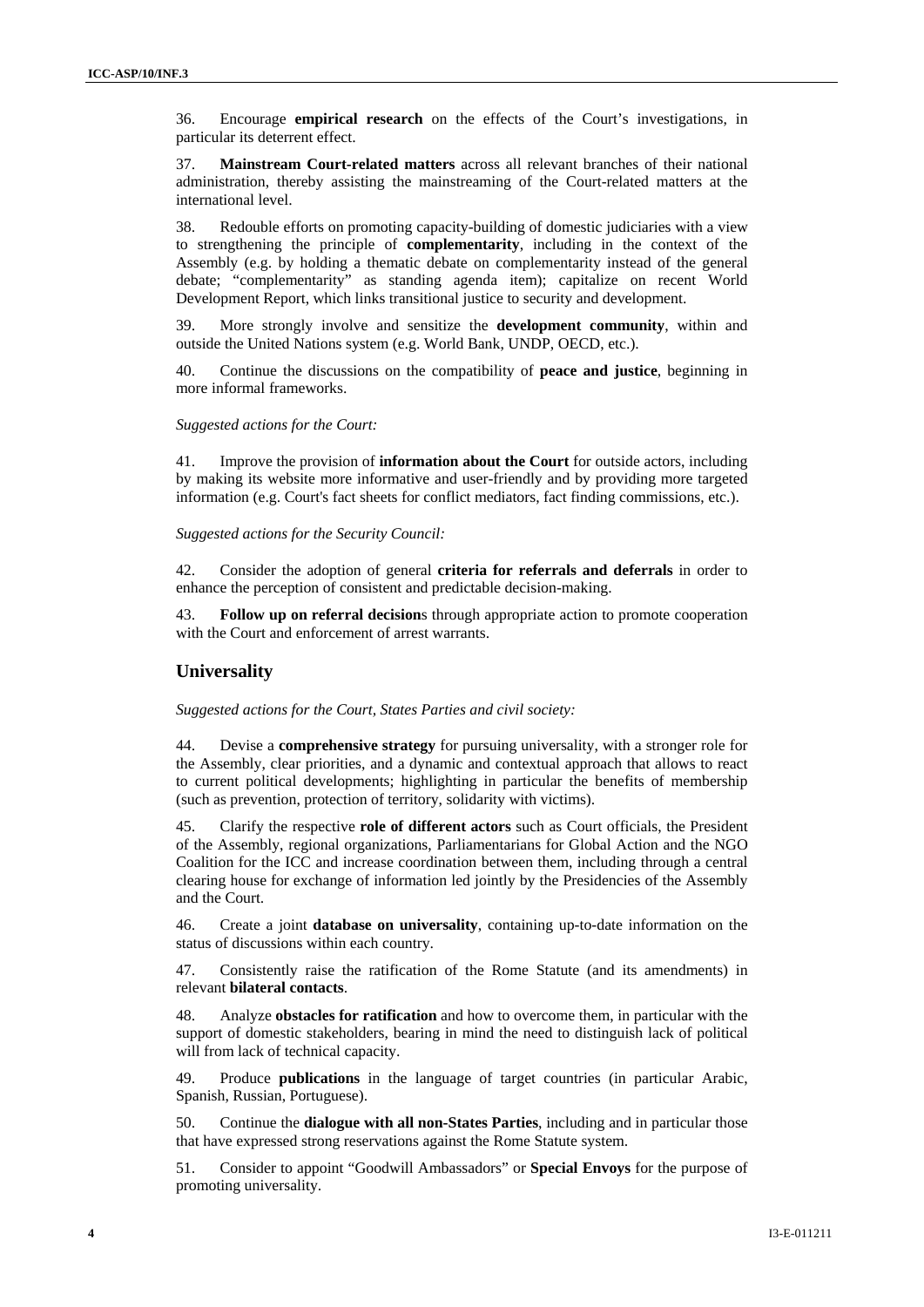*Suggested action for the UN Secretary-General:* 

52. Consider establishing a **focal point** for Rome Statute universality at the United Nations (e.g. UNHCHR).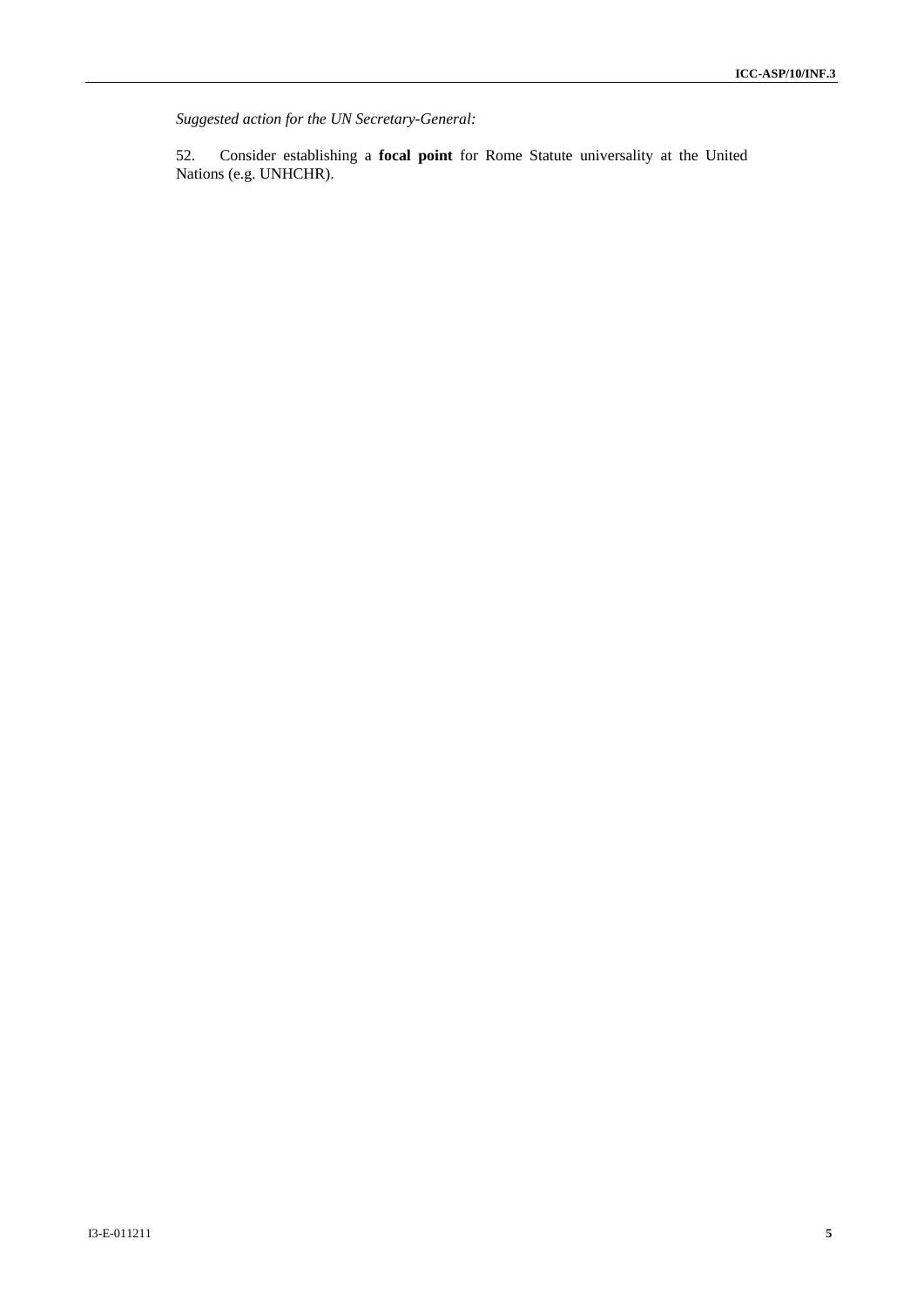## **Annex**

## **List of Participants**

H.E. Ms. Silvana Arbia *Registrar, International Criminal Court* 

Mr. Stefan Barriga *Deputy Permanent Representative of Liechtenstein to the United Nations* 

Ms. Fatou Bensouda *Deputy Prosecutor, International Criminal Court* 

Prof. Wolfgang Danspeckgruber *Director, Liechtenstein Institute on Self-Determination, Princeton University* 

Mr. Pieter de Baan *Executive Director, Trust Fund for Victims, International Criminal Court* 

Mr. Richard Dicker *Director, International Justice Program of Human Rights Watch* 

Dr. David Donat Cattin *Director, International Law and Human Rights Programme, Parliamentarians for Global Action* 

H.E. Mr Martin Frick *Director, Office of Foreign Affairs of Liechtenstein* 

Mr. Phakiso Mochochoko *Director, Justice, Complementarity and Cooperation Division, Office of the Prosecutor, International Criminal Court* 

H.E. Dr. Luis Moreno-Ocampo *Prosecutor, International Criminal Court* 

Mr. Zénon Mukongo Ngay *Minister Counsellor, Permanent Mission of the Democratic Republic of the Congo to the United Nations* 

H.E. Ms. Patricia O'Brien *Under-Secretary-General for Legal Affairs, United Nations* 

Mr. William R. Pace *Convenor, Coalition for the International Criminal Court*

Mr. Lyn Parker *Chef de Cabinet of the President, International Criminal Court* 

H.E. Ms. Navi Pillay *United Nations High Commissioner for Human Rights*  Mr. James Goldston *Executive Director, Open Society Justice Initiative* 

H.E. Ms. Tiina Intelmann *President-designate, Assembly of States Parties to the Rome Statute* 

Mr. Steve Lamony *Africa Outreach Liaison & Situations Adviser, Coalition for the International Criminal Court*

Ms. Anne-Marie La Rosa *Legal Adviser, International Committee of the Red Cross* 

H.E. Mr. Jorge Lomonaco *Vice-President, Assembly of States Parties to the Rome Statute* 

H.E. Mr. Tsuneo Nishida *Permanent Representative of Japan to the United Nations* 

Mr. Iain Macleod *Legal Advisor, United Kingdom Foreign and Commonwealth Office* 

Mr. Nicolas Michel *Kofi Annan Foundation* 

Mr. Andre Stemmet *Senior State Law Advisor, Department of International Relations and Cooperation of South Africa*

Mr. David Tolbert *President, International Center for Transitional Justice*

Mr. Renan Villacis *Director, Secretariat of the Assembly of States Parties to the Rome Statute*

Dr. Susanne Wasum-Rainer *Legal Adviser, Director-General for Legal Affairs German Federal Foreign Office*

H.E. Mr. Christian Wenaweser *President, Assembly of States Parties to the Rome Statute*

Ms. Elizabeth Wilmshurst *Associate Fellow, International Law, Chatham House*

Mr. Valentin Zellweger *Legal Advisor, Ministry of Foreign Affairs of Switzerland*